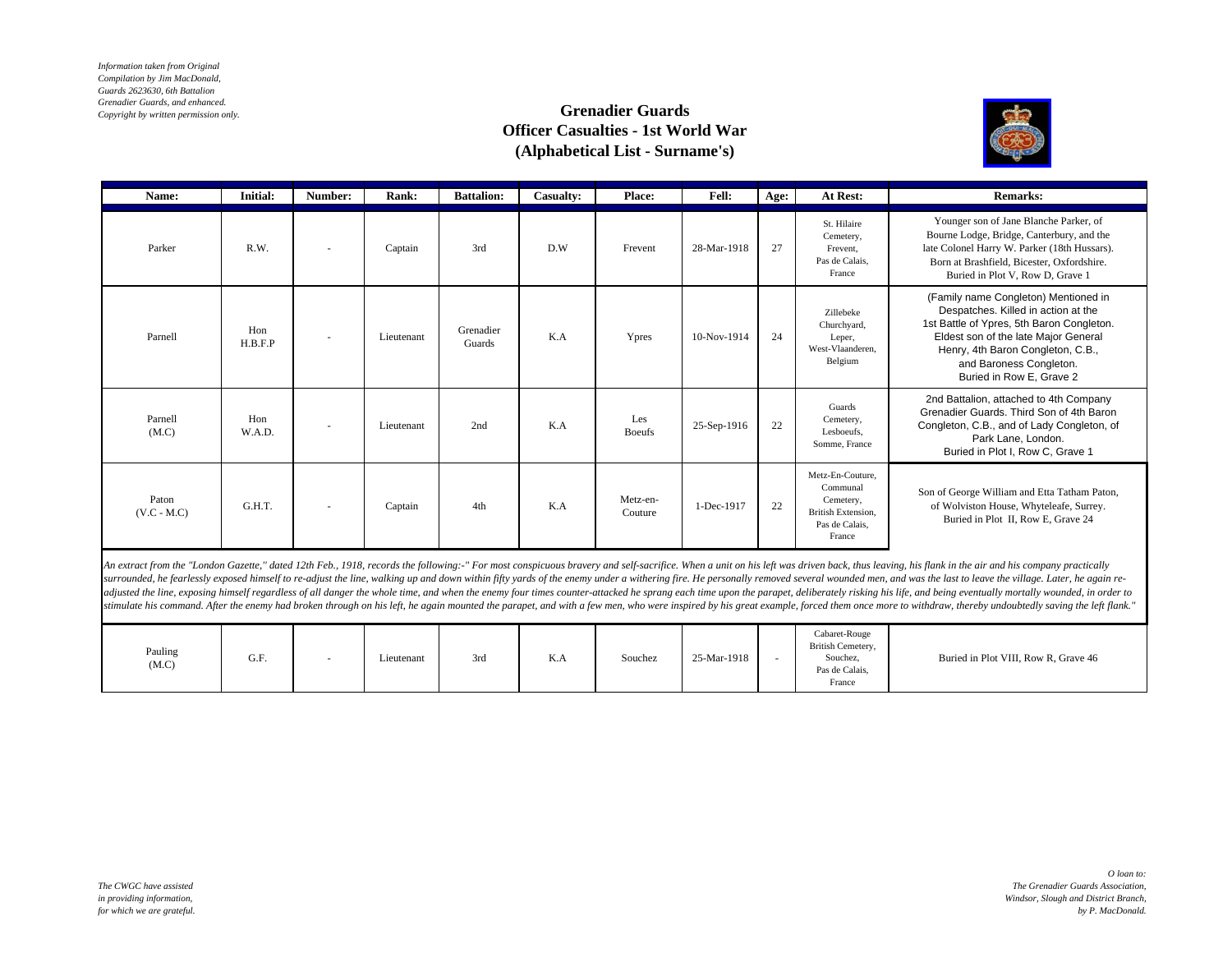*Information taken from Original Compilation by Jim MacDonald, Guards 2623630, 6th Battalion Grenadier Guards, and enhanced. Copyright by written permission only.*

## **Grenadier Guards Officer Casualties - 1st World War (Alphabetical List - Surname's)**



| Name:                    | <b>Initial:</b> | Number: | Rank:             | <b>Battalion:</b> | Casualty: | Place:                  | Fell:       | Age:   | At Rest:                                                               | <b>Remarks:</b>                                                                                                                                                                                                                                      |
|--------------------------|-----------------|---------|-------------------|-------------------|-----------|-------------------------|-------------|--------|------------------------------------------------------------------------|------------------------------------------------------------------------------------------------------------------------------------------------------------------------------------------------------------------------------------------------------|
| Payne-Gallwey            | M.H.F.          |         | Lieutenant        | 4th               | K.A       | Les<br><b>Boeufs</b>    | 25-Sep-1916 | 27     | Guards<br>Cemetery,<br>Lesboeufs,<br>Somme, France                     | 4th Battalion Grenadier Guards, attached to<br>Special Reserve. Son of Caroline Lucille Taylor<br>(formerly Payne-Gallwey) of Highfield,<br>Spanish Town, Jamaica, and the late Lionel<br>Philip Payne-Gallwey.<br>Buried in Plot IX, Row A, Grave 6 |
| Payne-Gallwey<br>(M.V.O) | W.T.            |         | Captain           | 2nd               | K.A       | B.E.F<br>France         | 14-Sep-1914 | $\sim$ | La Ferte-Sous-<br>Jouarre Memorial.<br>Seine-et-Marne.<br>France       | Listed on Memorial                                                                                                                                                                                                                                   |
| Pearce                   | A.N.            |         | Lieutenant        | 4th               | K.A       | Trescault               | 25-Nov-1917 | 21     | Trescault<br>Communal<br>Cemetery,<br>Pas de Calais,<br>France         | Son of Arthur Edward and Vida Pearce.<br>of Featherston New Zealand.<br>Born at Wellington, New Zealand.<br>Buried in Grave 6                                                                                                                        |
| Pearson                  | S.H.            |         | 2nd<br>Lieutenant | 2nd               | K.A       | Battle of the<br>Somme  | 1-Dec-1917  | 35     | Villers-Faucon<br>Communal<br>Cemetery,<br>Extension.<br>Somme, France | Son of the late Henry John Pearson of<br>Bramcote, Nottinghamshire, and of Laura<br>Kate Pearson, of Westminster, London.<br>Born at Beeston, Nottinghamshire.<br>Buried in Plot IV, Row A, Grave 6                                                  |
| Penn                     | E.F.            |         | Captain           | 4th               | K.A       | Hohenzollern<br>Redoubt | 18-Oct-1915 | 33     | Vermelles<br>British Cemetery,<br>Pas de Calais,<br>France             | Son of William and Constance Penn, of<br>London, Husband of Gladys Penn, of<br>Baldslow, Sussex.<br>Buried in Plot I, Row K, Grave 11                                                                                                                |
| Phillips                 | R.W.            |         | Lieutenant        | 1st               | K.A       | Battle of<br>Loos       | 26-Oct-1915 | 19     | Vermelles<br>British Cemetery,<br>Pas de Calais,<br>France             | King's Company, 1st Battalion Grenadier<br>Guards. Son of Mr. W. W. G. and<br>Mrs. F. M. Phillipps, of Berwick, Shrewsbury.<br>Educated at St. Vincent's, Eastbourne. Eton<br>and Magdalene College, Cambridge.<br>Buried in Plot I. Row J. Grave 3  |
| Pickersgill-Cunliffe     | J.R.            |         | 2nd<br>Lieutenant | 2nd               | K.A       | Soupir                  | 14-Sep-1914 | 19     | Soupir<br>Communal<br>Cemetery,<br>Aisne, France                       | Son of Harry and Arlette Pickersgill-Cunliffe,<br>of Chelsea, London.<br>Buried in Row B, Grave 4                                                                                                                                                    |